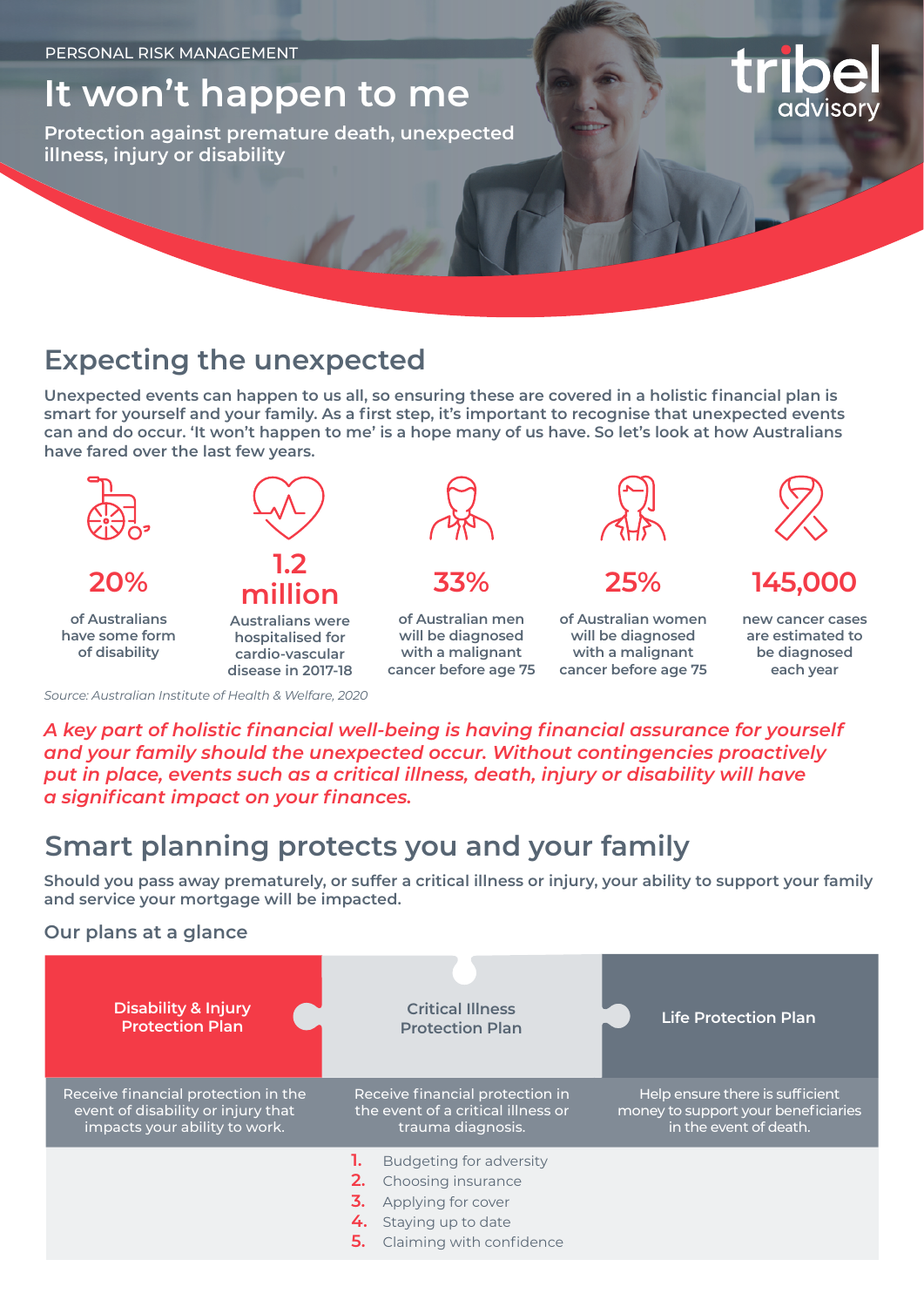# **1. Budgeting for adversity**

**Adversity can strike us unexpectedly. However, with some simple budgeting, the financial impacts on you and your family can be managed and minimised.**





## **2. Choosing insurance**

**Whether it is for death, disability or critical illness, there are a wide range of policies offered by a multitude of insurers. And while many look similar, they can vary significantly – so choosing the most appropriate can be difficult.**

### **Types of insurance**

For comprehensive and cost-effective protection for yourself and your family, you may need a combination of policies. Care must be given to ensure there is no overlap so you are not over-insured unnecessarily.



The most common type of insurance cover is term life insurance, which provides a lump sum benefit to the policy owner in the event of death of the person who is insured. This cover financially protects families and/or businesses from the financial challenges arising from death and can provide important peace of mind and security during difficult times.

**97% of claims paid. Cancer was number one cause of death claims for men (39%) and women (61%).**



Provides a lump sum benefit on diagnosis of a defined specified event.

#### **86% of claims paid. Cancer was number one cause of claims at 58%.**



#### **Life Total and permanent disability (TPD)**

TPD insurance will provide a lump sum payment should you suffer an illness or injury which causes permanent disability. TPD is often defined by the level of disability you have to suffer before the insurer will pay (that is, own occupation versus any occupation).

**90% of claims paid. Mental health was number one cause of claims for men (24%) and women (27%).**



**Income protection Income protection** 

Provides a regular income during a period of disablement or illness, up to a pre-determined and agreed benefit period.

**95% of claims paid. Accidents were the number one cause of claims for men (38%) and women (28%).**

*Source: FSC-KPMG life insurance data project and APRA life Insurance claims and disputes statistics, 2019.*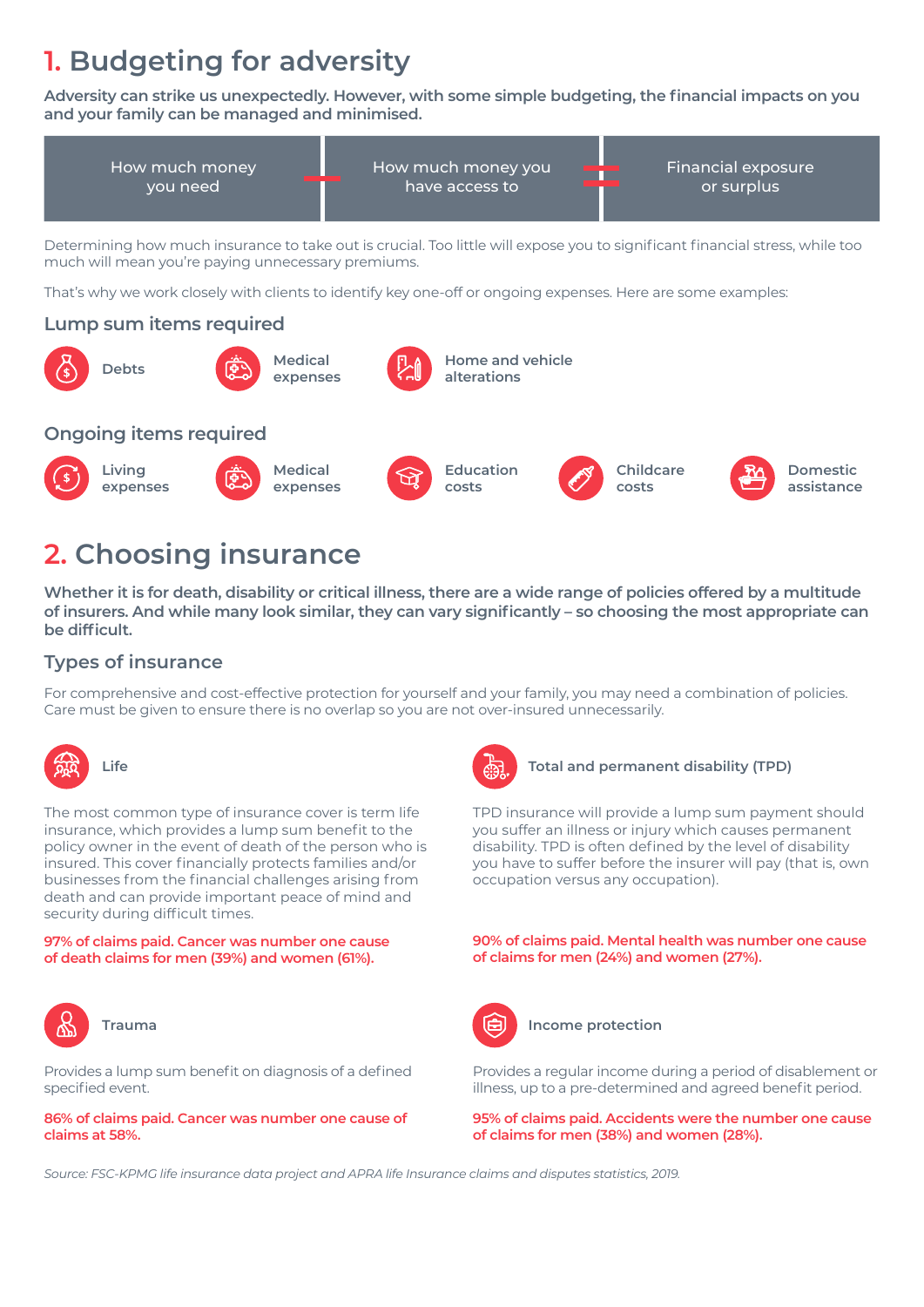### **Selecting right insurance policies**

When recommending the right insurance policy, we check that the insurer:

Provides leading insurance products

Has strong internal processes to assess risk and price their policies accordingly

Has enough capital set aside to meet their claims obligations

Has a reputable claims history with a good record of assessing and paying claims

Insurance terminology can be confusing or sound similar, yet all terms have  $\blacksquare$  specific  $\blacksquare$  meanings. Some terms can provide more generous inclusions, increasing the likelihood of payment  $\mathbf{N}$  and a claim. We use leading insurance researchers to compare and rate each definition based on the likelihood of payment. Those policies that have higher rated definitions should be preferred over the poorer rated ones.

**Employer sponsored**  A cost-effective way to fund

cover employees.

### **Funding your insurance and premium structure**

There are a number of ownership structures, funding arrangements and premium structures available to fund personal risk protection, which can help you save money on premiums.

**Group insurance**

A group scheme is one funding option which may not require any medical underwriting.



### **Ownership structures**

#### **Individual ownership**

Having the policy owned under your name is the simplest.



#### **Premium structures**

#### **Stepped premiums**

These premiums start out being lower but increase significantly over time, sometimes at an exponential rate.

#### **Level premiums**

**Superannuation**

A cost-effective option for certain types of insurance with reduced impact on cashflow.

These premiums start out being higher but remain relatively stable over time.

The choice between stepped versus level premiums depends on whether you want to save in the short-term or the long term. We work with our clients to determine which one is more appropriate for them based on their specific circumstances and long term goals. A useful approach is to compare the premium costs over 5 to 10-year time-frames.



Angela\* took out a trauma policy in 1997 to give her some financial protection in the event she is diagnosed with particular illnesses or conditions. In 2016, she had this policy reviewed by a financial adviser.

As part of the review, the financial adviser looked into the quality of the definitions of her trauma policy. The existing policy required her doctor to recommend a total mastectomy in the event of breast cancer for a claim to be successful.

This definition was too strict so the adviser suggested an alternative policy that had a more generous definition. With the new policy, she only needed the doctor to perform surgery with follow up radiation treatment and chemotherapy for a successful claim.

Within 4 months of switching policies, Angela was diagnosed with breast cancer.

Her doctor conducted keyhole surgery with follow-up radiation treatment, a much less invasive treatment than a total mastectomy. She was able to claim under the new policy and was paid \$267,000 by the insurer. Had she stayed with the previous insurer, her claim would have been denied since she did not have a total mastectomy.

*\* Name changed for privacy reasons.*